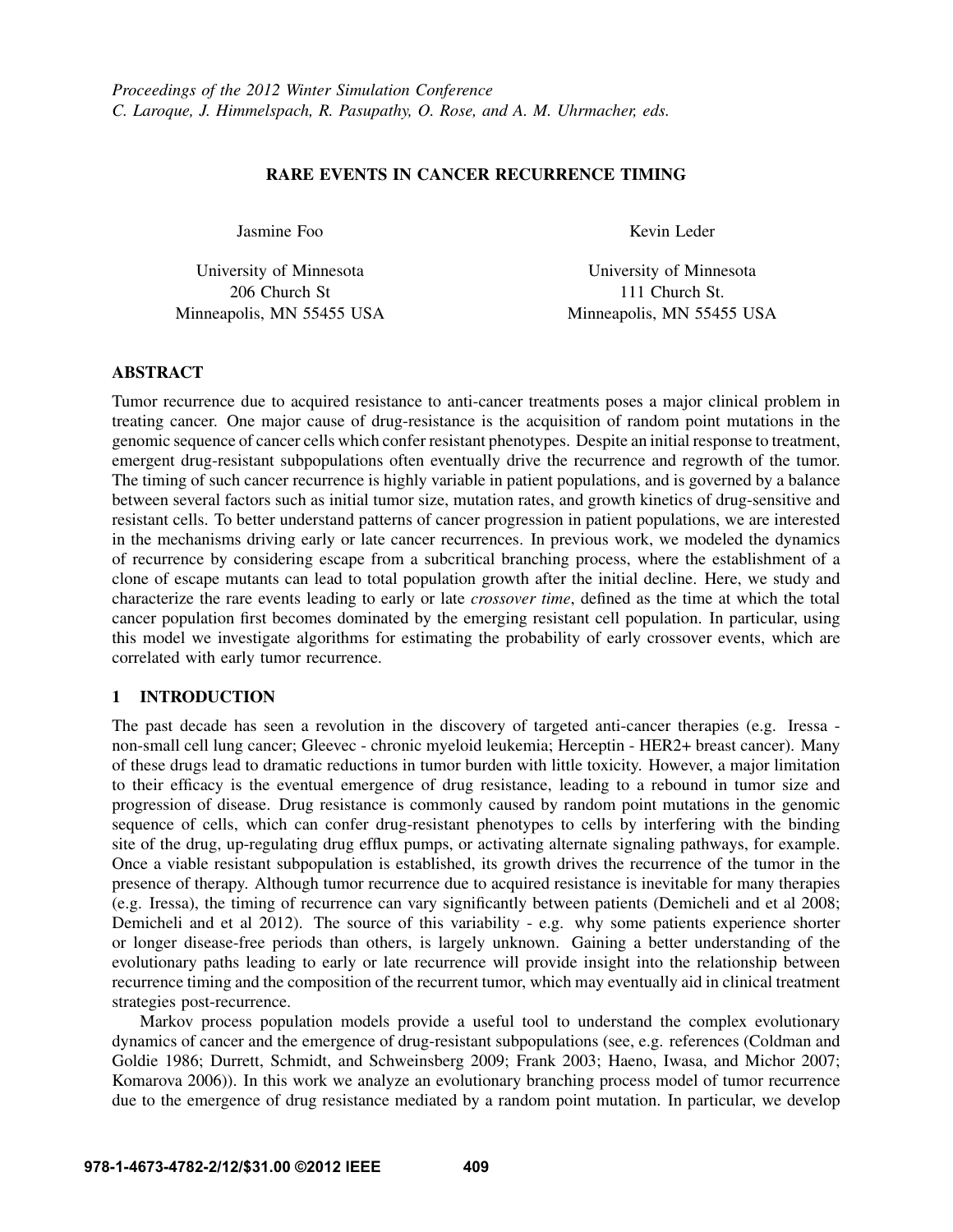computational tools for effective estimation of the probability of tumor recurrence occurring much earlier than expected. These tools will be used in later work to study the most likely evolutionary paths leading to early tumor recurrence.

#### 2 MODEL DESCRIPTION

In the classic Galton-Watson process each individual lives for one unit of time and then is replaced by a random number of offspring that is characterized by its probability generating function (pgf)  $f(s) = \sum_{n=0}^{\infty} p_n s^n$ , where  $p_n \geq 0$  and  $\sum_n p_n = 1$ . A natural generalization of this model is to assume that each individual lives for a random amount of time. If we assume that these lifetimes are independent and identically distributed exponential random variables then the total population process is a continuous time Markov process, such a process is called a continuous time Markovian branching process (for further results on these processes see Chapter 3 of Athreya and Ney 2004). These processes are characterized by the pgf of the offspring distribution and the rate at which individuals are replaced by their offspring. If we insist that the offspring distribution has all of its mass at that points 0 and 2 then we have a binary Markovian branching process. We can characterize these processes by their growth and death rates, since this will tell us both the offspring distribution and the total rate at which replacement events occur. Since the somatic cells of the body can either divide in two or die a binary branching process is a natural tool to model the population dynamics of these cells.

We assume a large initial population of *n* drug-sensitive cancer cells. The evolution of this population is modeled as a binary Markovian branching process,  $Z_0(t)$ , with birth rate  $d_0$ , death rate  $r_0$ , net growth rate  $\lambda_0$  < 0 and decay rate  $r = |\lambda_0|$ . The sensitive cell population produces resistance mutants at rate  $\mu_n Z_0(t)$ where  $\mu_n = \mu n^{-\alpha}$  for  $\mu > 0$  and  $\alpha \in [0,1)$ . Each resistance mutation initiates the creation of a Markovian binary branching process with birth rate  $r_1$ , death rate  $d_1$  and net growth rate  $\lambda_1 > 0$ , we denote total number of resistant cells at time *t* by  $Z_1(t)$ . Thus,  $Z_1$  is a binary branching process with immigration from mutations arising in the  $Z_0$  process.

#### 2.1 Previous Results

Approximations of the cross-over time, or first time at which the resistant cells dominate the total population

$$
\xi_n = \inf\{t \ge 0 : Z_1(t) \ge Z_0(t)\}\tag{1}
$$

were studied in Foo and Leder 2012a. There it was shown that we can approximate the large *n* behavior of ξ*<sup>n</sup>* by

$$
u_n = \frac{\log\left(1 + n^{\alpha}(\lambda_1 + r)/\mu\right)}{(\lambda_1 + r)}.
$$
\n(2)

In particular, we have the result that for any  $\varepsilon > 0$ 

$$
\lim_{n\to\infty}P(|\xi_n-u_n|>\varepsilon)=0.
$$

In addition, the following weak limit is shown in Foo and Leder 2012b,

$$
n^{(1-\alpha)/2}(\xi_n - u_n) \Rightarrow Z,\tag{3}
$$

where  $Z \sim N(0, \sigma^2)$  and  $\sigma^2 = 2r_1 r^2/(r_0 \lambda_1(2\lambda_1+r))$ . Based on these result we see that the events  $|\xi_n - u_n| > y$ for a fixed *y* become increasingly unlikely as  $n \nearrow \infty$ .

### 3 RARE EVENTS IN CROSSOVER TIME

We are interested in rare events in the crossover time  $\xi_n$ , which can be driven by deviations by either  $Z_0$ or *Z*1. In order to get a sense of which process is more important in terms of deviations, we first consider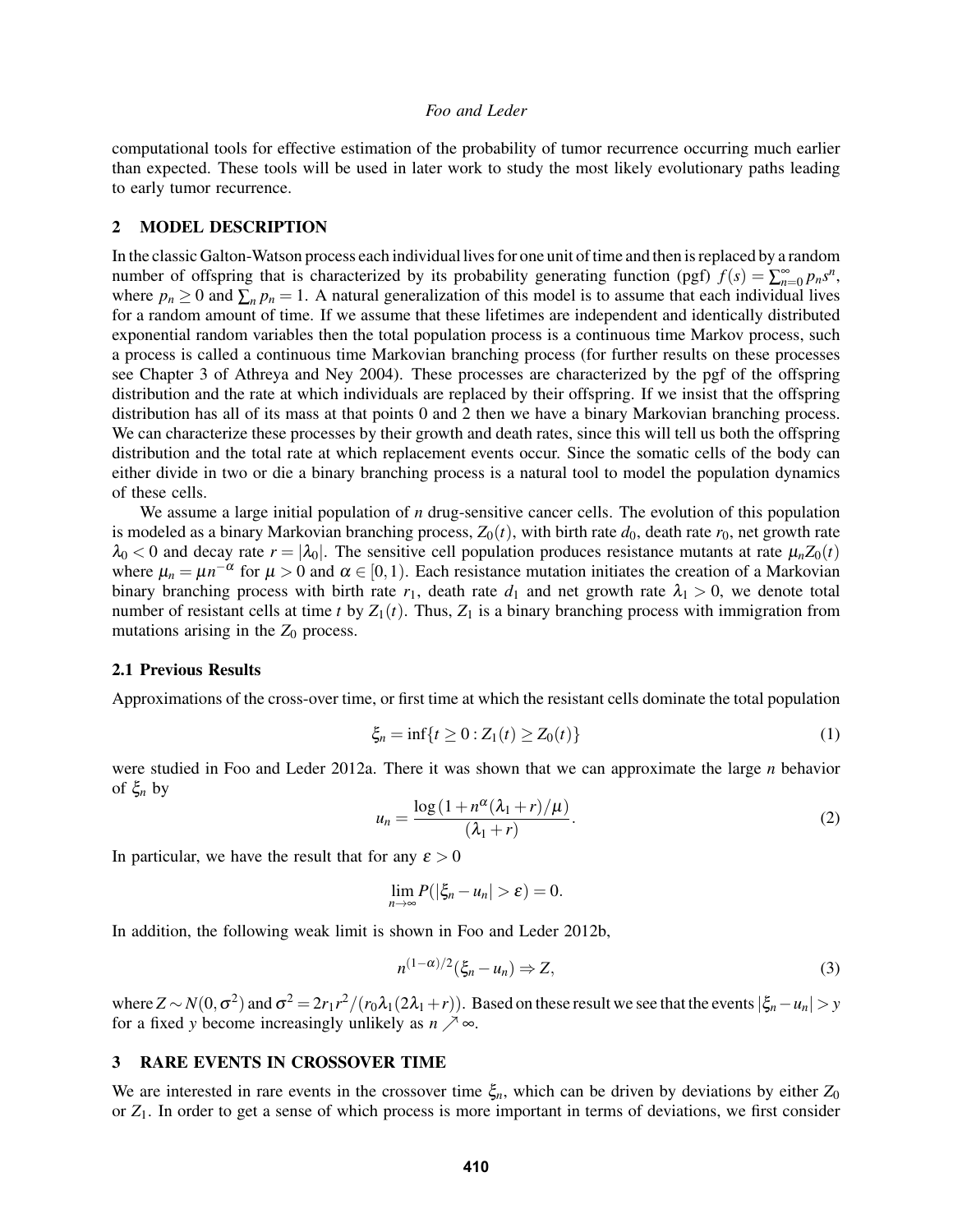their variances. The variance of  $Z_0$  is well known (see e.g. Athreya and Ney 2004) as

$$
Var(Z_0(t)) = n\left(\frac{r_0 + d_0}{r}\right)\left(e^{-rt} - e^{-2rt}\right) = C_0 n e^{-rt} (1 - e^{-rt}).
$$

The variance of  $Z_1$  can be shown (see Foo and Leder 2012a) to be

$$
\operatorname{Var}(Z_1(t)) = \left(\frac{\mu}{n^{\alpha}}\right)^2 \int_0^t \int_0^t \operatorname{Cov}(Z_0(s), Z_0(y)) e^{\lambda_1(t-s)} e^{\lambda_1(t-y)} ds dy
$$

$$
+ \frac{\mu}{\lambda_1 n^{\alpha}} \int_0^t EZ_0(s) E[\tilde{Z}_1(t-s)^2 | \tilde{Z}_1(0) = 1] ds,
$$

where  $\tilde{Z}_1$  is a binary branching process with birth rate  $r_1$  and death rate  $d_1$ .  $\tilde{Z}_1$  possesses same growth behavior as  $Z_1$  except that no further immigration is allowed. It is easily seen that both integrands in the formula for the variance of  $Z_1$  are  $O(n)$ , and therefore Var  $Z_1(t) = \Theta(e^{2\lambda_1 t} n^{1-\alpha})$ . Note that if  $\alpha = 0$  then  $VarZ_1(t) > VarZ_0(t)$  for all *t*, and if  $\alpha \in (0,1)$  the variance of  $Z_0$  is larger for small *t*. However, equation (2) shows that if  $\alpha \in (0,1)$  then our event of interest occurs at large times, i.e.,  $t \approx t_n = \frac{1}{\lambda_1+r} \log n^{\alpha}$ . If we consider the variances at these time scales we see that

$$
Var(Z_0(t_n)) = k_0 n^{1 - r\alpha/(\lambda_1 + r)} (1 + o(1))
$$
  
 
$$
Var(Z_1(t_n)) = k_1 n^{1 - \alpha + 2\lambda_1 \alpha/(\lambda_1 + r)} (1 + o(1))
$$

where  $k_0$  and  $k_1$  are constants that depend only on system parameters. Comparing the power of  $n$  in the two expressions we see that

$$
1-\alpha+\frac{2\lambda_1\alpha}{\lambda_1+r}-1+\frac{r\alpha}{\lambda_1+r}>0,
$$

and thus the variance of  $Z_1$  asymptotically dominates the variance of  $Z_0$  at the crossover time  $\xi_n$  if  $\alpha \in (0,1)$ . Therefore for  $a > 1$  we consider

$$
p_n(a) = P(Z_1(\xi_n) > aEZ_1(u_n)).
$$
\n(4)

Alternatively we could consider the probability  $P(Z_1(\xi_n) > aEZ_1(\xi_n))$ , however since it is possible to get an explicit expression for  $EZ_1(u_n)$  we prefer the current formulation of  $p_n(a)$ . In order to analyze  $p_n(a)$ , we must first analyze the behavior of the processes  $Z_0$  and  $\tilde{Z}_1$ . Let us first consider the moment generating function of  $\tilde{Z}_1$ 

$$
\phi_t(\theta) = E \exp(\theta \tilde{Z}_1(t)) = \begin{cases} \frac{d_1(e^{\theta} - 1) - e^{-\lambda_1 t} (r_1 e^{\theta} - d_1)}{r_1(e^{\theta} - 1) - e^{-\lambda_1 t} (r_1 e^{\theta} - d_1)}, & \theta < \bar{\theta}_t \\ \infty, & \theta \ge \bar{\theta}_t \end{cases}
$$
(5)

where

$$
\bar{\theta}_t \doteq \log \left( \frac{r_1 e^{\lambda_1 t} - d_1}{r_1 e^{\lambda_1 t} - r_1} \right),\tag{6}
$$

see Athreya and Ney 2004 page 109.

To study the subcritical process  $Z_0$  we consider the generating function of the offspring distribution

$$
f(s) = \sum_{j=0}^{\infty} p_j s^j,
$$

the infinitesimal generating function  $\phi(s) = a(f(s) - s)$  (*a* is the total rate of cell deaths) and the moment generating function

$$
F(s,t) = \sum_{n=0}^{\infty} s^n P(Z_0(t) = n | Z_0(t) = 1).
$$
 (7)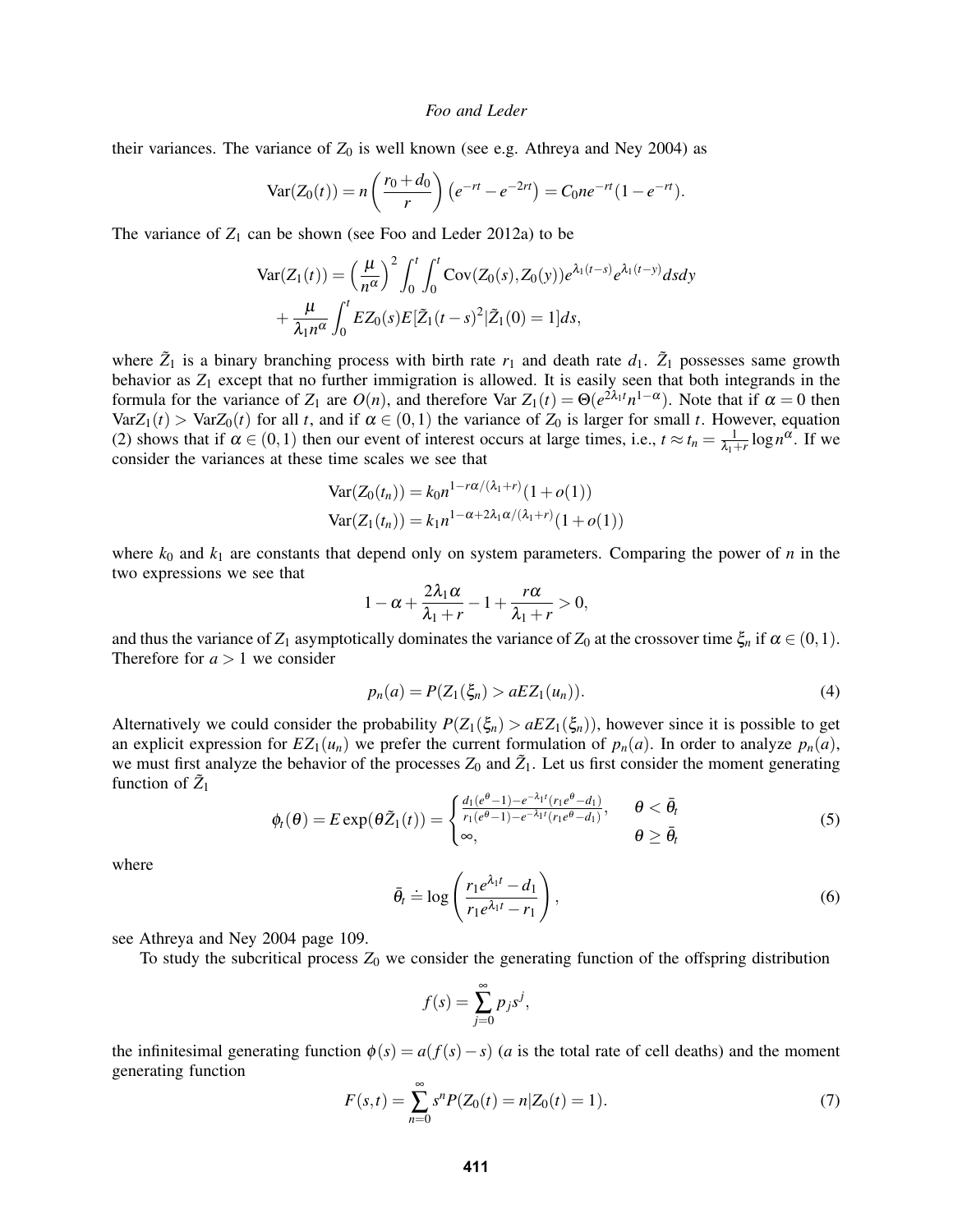The function  $F(s,t)$  satisfies the initial condition  $F(s,0) = s$  and the forward and backward equations (see Athreya and Ney 2004)

$$
\frac{\partial}{\partial t}F(s,t) = \phi(s)\frac{\partial}{\partial s}F(s,t)
$$
\n
$$
\frac{\partial}{\partial t}F(s,t) = \phi(F(s,t)).
$$
\n(8)

Note that for our binary branching process  $f(s) = \frac{d_0 + r_0 s^2}{ds + r_0 s}$  $\frac{d_0 + r_0 s^2}{d_0 + r_0}$ , and  $\phi(s) = r_0 s^2 - (r_0 + d_0)s + d_0$ . Notice that since  $Z_0$  is subcritical  $f'(1) < 1$  and thus by continuity there exists a  $\delta > 0$  such that for  $s \in (1, 1 + \delta)$ , we have  $\phi(s) < 0$  and  $\phi'(s) < 0$ . We must address the question of the existence of  $F(s,t)$  for  $s > 1$ . In the case of offspring distribution with finite support (such as our binary branching process), we see that  $\phi(s)$  is Lipschitz for *s* in a compact set. By considering the backward equation in (8), observe that if  $F(s_0,0) = s_0$ is sufficiently close to 1 then the negativity of  $\phi$  near 1 will constrain *F* to a compact set. Then the local Lipschitz continuity of  $\phi$  gives the existence of *F* for all time. This is in contrast to the supercritical case where for any fixed *s* the solution will blow up in finite time.

We now consider upper bounds on the probability of  $Z_1$  exceeding its mean at the crossover time. In order to do this we need the following assumption for  $k > 0$ 

$$
P(|z_n| > kn^{(1-\alpha)/2}) \le \exp\left[-k^2 n^{1-\alpha}/2\right],\tag{9}
$$

where  $z_n = (\xi_n - u_n)n^{(1-\alpha)/2}$ . This result will be established in future work. **Theorem 1** For  $\alpha \in (0,1)$  and  $a > 1$  there exists a  $\gamma(a) > 0$  such that

$$
p_n(a) \le \exp\left(-n^{1-\alpha}(\gamma(a) + o(1))\right),
$$

where  $o(1)$  is a term that goes to 0 as  $n \to \infty$ .

*Proof.* First consider the following decomposition

$$
P(Z_1(\xi_n) > aEZ_1(u_n)) \leq P(Z_1(u_n + z_n n^{(\alpha-1)/2}) > aEZ_1(u_n), z_n \in [-M_n, M_n]) + P(|z_n| > M_n),
$$

where  $M_n = kn^{(1-\alpha)/2}$  for a positive constant *k*. Due to the assumption (9) it suffices to study the first probability in the previous display. Next notice that

$$
P(Z_1(u_n+z_n n^{(\alpha-1)/2})>aEZ_1(u_n),z_n\in[-M_n,M_n])\leq P(\sup_{t\in[-M_n,M_n]}Z_1(u_n+tn^{(\alpha-1)/2})>aEZ_1(u_n)).
$$
 (10)

Then notice that  $Z_1$  is a submartingale; thus if we choose  $\theta_n > 0$  appropriately and define  $t_n = u_n + k$  we have from Doob's inequality that the RHS of display (10) can be bounded by

$$
E \exp\left(\theta_n Z_1(t_n) - a\theta_n E Z_1(u_n)\right) = \frac{1}{\exp(a\theta_n E Z_1(u_n))} E \exp\left(\frac{\mu}{n^{\alpha}} \int_0^{t_n} Z_0(s)(\phi_{t-s}(\theta_n) - 1)ds\right).
$$
 (11)

The equality in the previous display is a basic result for the moment generating function of birth-death processes with immigration, see e.g. Grimmett and Stirzaker 2001, Theorem 11, section 6.12. For  $\theta \in (0,1)$ , define  $\theta_n = \theta \lambda_1 e^{-\lambda_1 \bar{t}_n} / r_1$ , from (6) we can observe that

$$
\frac{\lambda_1}{re^{\lambda_1t}}\leq \bar{\theta}_t+\frac{\lambda_1}{r_1e^{\lambda_1t}(e^{\lambda_1t}-1)}.
$$

Thus for any  $\theta < 1$ ,  $\theta_n < \bar{\theta}_{t_n}$  for *n* sufficiently large *n*.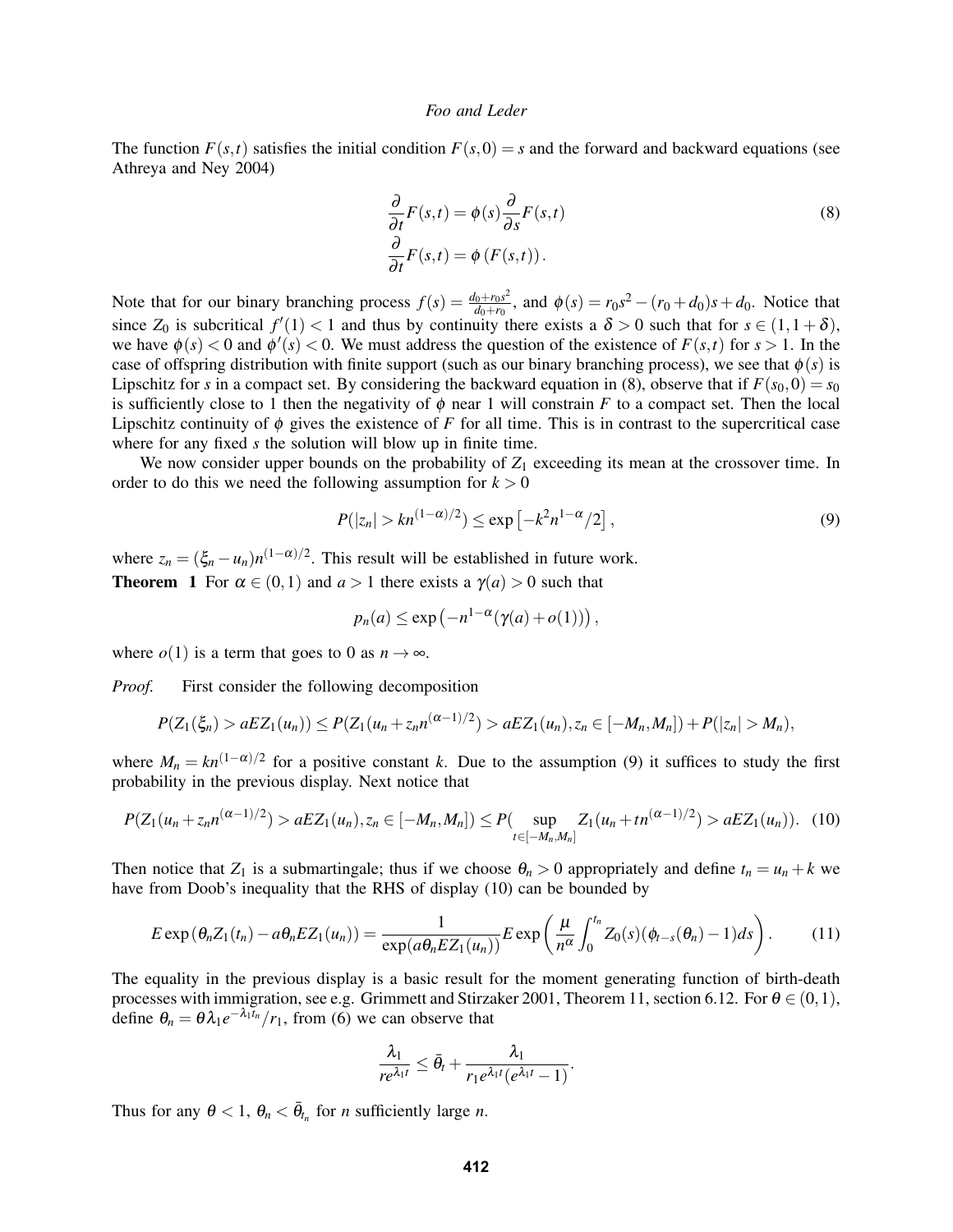A useful decomposition of the expected value on the RHS of (11) is

$$
E \exp\left(\frac{\mu}{n^{\alpha}} \int_0^{t_n} Z_0(s)(\phi_{t_n-s}(\theta_n) - 1) ds\right)
$$
  
= 
$$
\exp\left(\frac{\mu}{n^{\alpha-1}} \int_0^{t_n} e^{-rs} (\phi_{t_n-s}(\theta_n) - 1) ds\right) E \exp\left(\frac{\mu}{n^{\alpha}} \int_0^{t_n} (\phi_{t_n-s}(\theta_n) - 1)(Z_0(s) - n e^{-rs}) ds\right).
$$
 (12)

Roughly, this decomposes the moment generating function into two terms: one dealing solely with the growth of *Z*1, and a term that considers deviations of *Z*<sup>0</sup> away from its mean behavior. A cursory analysis of these two expressions shows that the first term should be of higher order. More specifically, we compare  $e^{n^{1-\alpha}}$  versus  $e^{n^{1/2-\alpha}}$  since  $Z_0(s) - ne^{-rs}$  is of order  $n^{1/2}$ . We now develop upper bounds on this latter term. First from Jensen's inequality we have

$$
E \exp\left(\frac{\mu}{n^{\alpha}} \int_0^{t_n} (\phi_{t_n-s}(\theta_n) - 1)(Z_0(s) - n e^{-rs}) ds\right) \leq \frac{1}{t_n} \int_0^{t_n} E \exp\left(\frac{\mu t_n}{n^{\alpha}} (\phi_{t_n-s}(\theta) - 1)(Z_0(s) - n e^{-rs})\right) ds.
$$
\n(13)

To analyze the previous expression define  $\psi_t(\theta) = E[\exp(\theta(Z_0(s) - e^{-rs}) | Z_0(s) = 1],$  and  $\omega_n(s, t_n) =$  $\left(\frac{\mu t_n}{n\alpha}\right)$  $\frac{a_n}{n^{\alpha}}(\phi_{t_n-s}(\theta_n)-1)$ . Then from the independence of the *n* initial cells we have

$$
E \exp (\omega_n(s,t_n)(Z_0(s)-ne^{-rs}))=(\psi_s(\omega_n(s,t_n)))^n.
$$

From the definition of  $\theta_n$  and  $\phi_t(\theta)$  it is possible to show that  $\phi_{t_n-s}(\theta_n)$  is bounded for all *n* and  $s \in (0,t_n)$ , i.e., there exists  $k_0 > 0$  such that  $\omega_n(s,t_n) \leq k_0 n^{-\alpha} \log n$ . Therefore we conclude  $\omega_n$  is small for *n* large and perform a Taylor expansion of  $\psi$  around 0. Then for  $z \in (0, \omega_n(s, t_n))$ 

$$
\psi_s(\omega_n(s,t_n))=1+\frac{\omega_n(s,t_n)^2}{2}\psi_s^{''}(z)\leq 1+\frac{\omega_n(s,t_n)^2}{2}\psi_s^{''}(\omega_n(s,t_n)),
$$

and the inequality follows from the monotonicity of  $\psi_s^{\prime\prime}$  $s''$ <sub>s</sub> $(\theta)$  in  $\theta$ . It thus remains to study  $\psi_t''$ *t* . In particular we want to show that this function is bounded in *t* for θ sufficiently small. In order to do this first recall  $F(s,t)$  from (7) and observe that

$$
h_{\theta}(t) \doteq \psi_t''(\theta) = e^{2\theta} \frac{\partial^2}{\partial s^2} F(e^{\theta}, t) + e^{\theta} \frac{\partial}{\partial s} F(e^{\theta}, t).
$$

Our goal will be to show that for  $\theta$  sufficiently close to 0,  $\frac{d}{dt}h_{\theta}(t) < 0$ . From the backward equation in (8) we get that

$$
\frac{\partial^2}{\partial s \partial t} F(s,t) = \frac{1}{\phi(s)} \frac{\partial^2}{\partial t^2} F(s,t) \text{ and } \frac{\partial^2}{\partial t^2} F(s,t) = \phi'(F(s,t)) \frac{\partial}{\partial t} F(s,t).
$$

Recall that there exists a  $\delta > 0$  such that for  $s \in (1, 1 + \delta)$ ,  $\phi(s) < 0$  and  $\phi'(s) < 0$ . From the continuity of *F* and the backward equation we see that  $\frac{\partial^2}{\partial t^2}$  $\frac{\partial^2}{\partial t^2} F(s,t) > 0$  and therefore  $\frac{\partial^2}{\partial s\bar{c}}$  $\frac{\partial^2}{\partial s \partial t} F(s,t) < 0$ . From this it also follows that

$$
\frac{\partial^3}{\partial s^2 \partial t} F(s,t) = \frac{-1}{\phi(s)^2} \frac{\partial^2}{\partial t^2} F(s,t) < 0.
$$

Therefore we conclude that for  $\theta$  sufficiently small  $h_{\theta}(t) \leq K_{\theta}$ , and therefore there exists  $k_1 > 0$  such that

$$
\psi_s(\omega_n(s,t))\leq 1+\frac{k_1\log n}{n^{2\alpha}}.
$$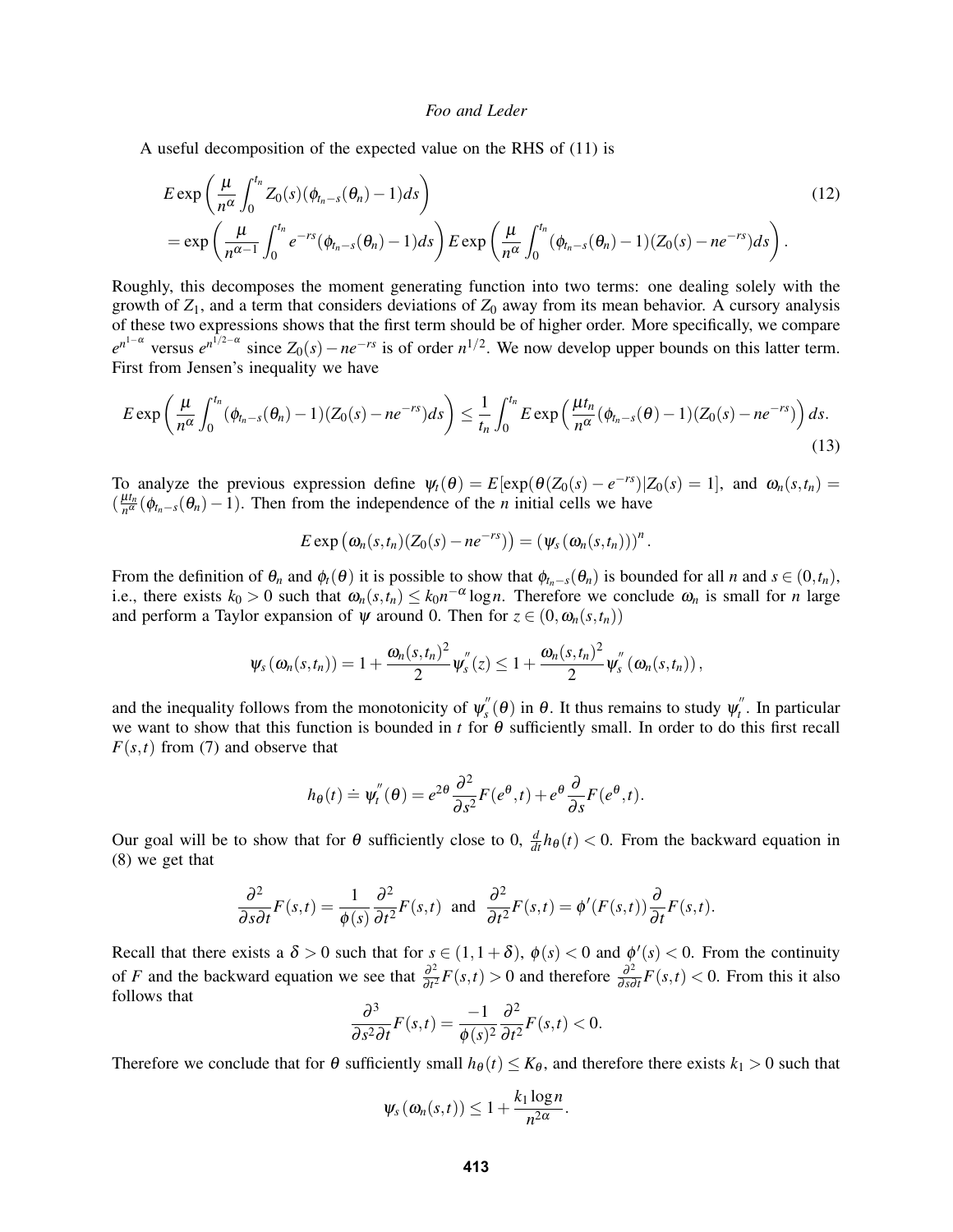We can then conclude that

$$
\exp\left[n\log\psi_n\left(\omega_n(s,t)\right)\right]\leq \exp\left[n\log\left(1+\frac{k_1\log n}{2n^{2\alpha}}\right)\right]\leq \exp\left(k_1n^{1-2\alpha}\log n\right).
$$

Since this bound is independent of *s*, we can apply this the bound to (13) to see that

$$
E \exp\left(\frac{\mu}{n^{\alpha}} \int_0^{t_n} (\phi_{t_n-s}(\theta_n)-1)(Z_0(s)-ne^{-rs})ds\right) \leq \exp(k_1 n^{1-2\alpha} \log n). \tag{14}
$$

We now consider the deviations of  $Z_1$ . First define

$$
\Psi_n=\frac{\mu}{n^{\alpha-1}}\int_0^{t_n}e^{-rs}(\phi_{t_n-s}(\theta_n)-1)ds-a\theta_nEZ_1(t_n)+a\theta_n(EZ_1(t_n)-EZ_1(u_n)).
$$

Recalling that  $\theta_n$  is small we look at a Taylor expansion of  $\phi_t$  around 0 and use the fact that  $\phi_t^{\prime\prime}$  $\int_t^{\pi}(\cdot)$  is non-decreasing to see that

$$
\varphi_{t_n-s}(\theta_n) \leq 1 + \theta_n \phi'_{t_n-s}(0) + \frac{\theta_n^2}{2} \phi''_{t_n-s}(\theta_n)
$$
  
= 
$$
1 + \theta_n E \tilde{Z}_t(t_n-s) + \frac{\theta_n^2}{2} \phi''_{t_n-s}(\theta_n).
$$

The previous inequality and the fact that

$$
EZ_1(t_n)=\frac{\mu}{n^{\alpha-1}}\int_0^{t_n}e^{-rs}E\tilde{Z}_1(t_n-s)ds,
$$

gives the bound

$$
\Psi_n \leq \frac{\mu}{2n^{\alpha-1}} \int_0^{t_n} e^{-rs} \theta_n^2 \phi_{t_n-s}''(\theta_n) ds + (1-a) \theta_n EZ_1(t_n) + a \theta_n (EZ_1(t_n) - EZ_1(u_n)). \tag{15}
$$

Since  $u_n = t_n - k$  we see that

$$
(1-a)\theta_n EZ_1(t_n) + a\theta_n (EZ_1(t_n) - EZ_1(u_n)) = \frac{\theta \lambda_1 \mu}{r_1(\lambda_1 + r)} (1 - ae^{-\lambda_1 k}). \tag{16}
$$

Using the fact that  $\phi_t$  is the moment generating function of a binary branching process we can explicitly evaluate its second derivative as

$$
\phi_{t_n-s}''(\theta_n) = \frac{e^{\theta} \lambda_1^2 e^{-\lambda_1(t_n-s)} (r_1 - d_1 e^{-\lambda_1(t_n-s)})}{(r_1(1 - e^{\theta_n}) + e^{-\lambda_1(t_n-s)} (r_1 e^{\theta_n} - d_1))^3} \le \frac{r_1 e^{2\lambda_1(t_n-s)}}{\lambda_1(1 - \theta - \theta_n)^3}
$$
  

$$
\le r_1 e^{2\lambda_1(t_n-s)} \left( \frac{1}{\lambda_1(1-\theta)^3} + \frac{\theta_n}{\lambda_1(1-\theta)^3} \right).
$$

Plugging the previous bound for  $\phi_{t_n-s}(\theta_n)$  into (15) and using (16), we see

$$
\Psi_n \leq n^{1-\alpha} \left( \frac{\mu \theta^2 \lambda_1}{2r_1(r+2\lambda_1)(1-\theta)^3} + \frac{\mu \theta \lambda_1(1 - ae^{-\lambda_1 k})}{r_1(r+\lambda_1)} + O(n^{-\lambda_1 c}) \right).
$$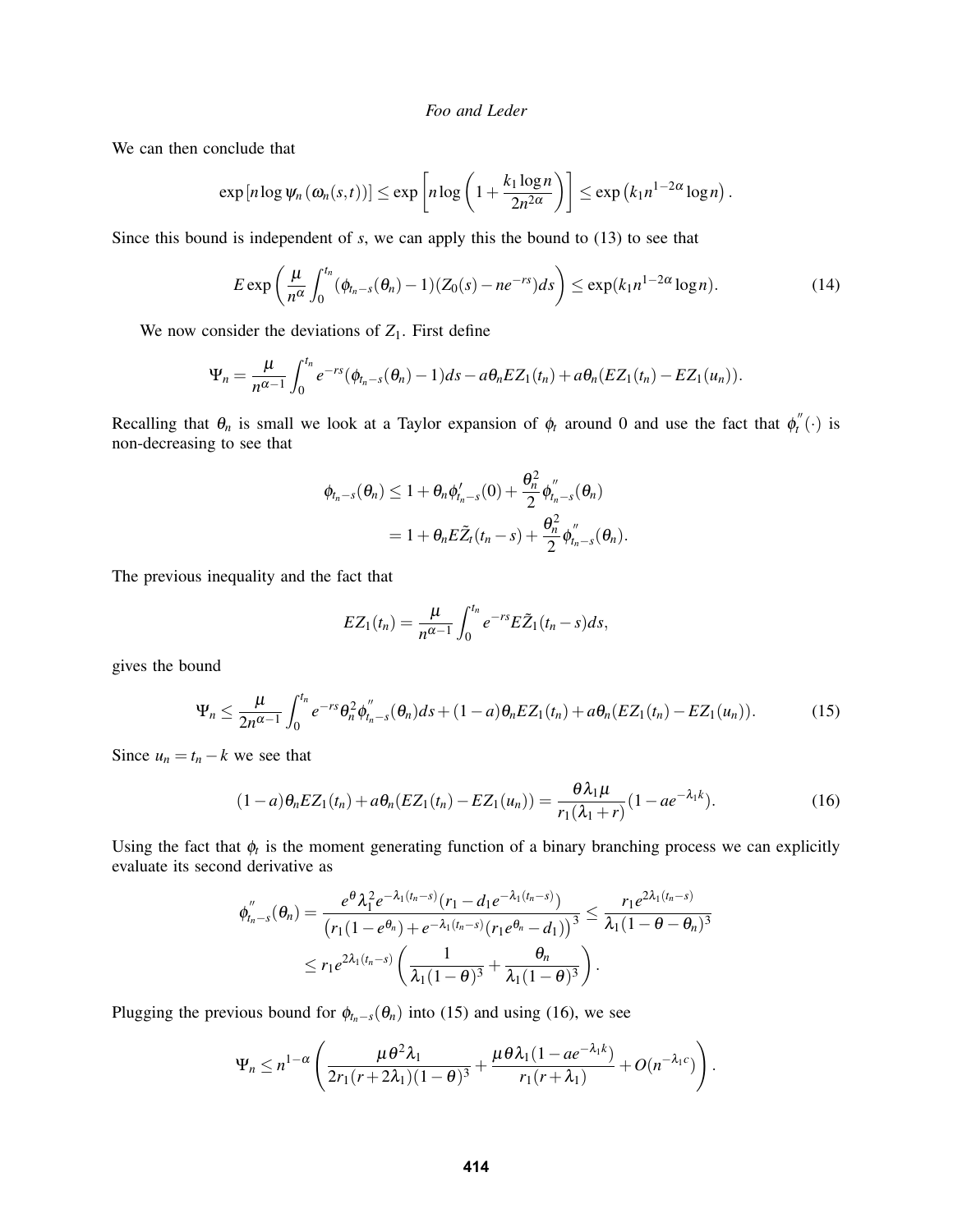Looking back at  $(11)$ , we see that to get an upper bound on tail probabilities of  $Z_1$  we need to bound an exponential integral. In (12) we decomposed this exponential integral into two terms. Combining the previous display with (14) we see that

$$
\log P(Z_1(\xi_n) > aEZ_1(u_n)) \le k_1 n^{1-2\alpha} \log n + n^{1-\alpha} \left( \frac{\mu \theta^2 \lambda_1}{2r_1(r+2\lambda_1)(1-\theta)^3} + \frac{\mu \theta \lambda_1 (1 - ae^{-\lambda_1 k})}{r_1(r+\lambda_1)} + O(n^{-\lambda_1 c}) \right)
$$
  
=  $n^{1-\alpha} \left( \frac{\mu \theta^2 \lambda_1}{2r_1(r+2\lambda_1)(1-\theta)^3} + \frac{\mu \theta \lambda_1 (1 - ae^{-\lambda_1 k})}{r_1(r+\lambda_1)} + o(1) \right).$  (17)

The exponential decay at rate  $n^{1-\alpha}$  follows by observing that the expression

$$
\frac{\mu\theta\lambda_1}{2r_1(r+2\lambda_1)(1-\theta)^3}+\frac{\mu\lambda_1(1-ae^{-\lambda_1k})}{r_1(r+\lambda_1)}
$$

is strictly negative for  $k < \frac{1}{\lambda}$  $\frac{1}{\lambda_1} \log a$  and  $\theta$  sufficiently close to 0.

# 4 IMPORTANCE SAMPLING

The previous result establishes that  $p_n(a)$  decays exponentially in  $n^{1-\alpha}$ ; thus, estimating these probabilities via Monte Carlo simulation requires the use of variance reduction techniques. We will focus on the method of Monte Carlo with importance sampling. Recall that importance sampling works by sampling from an alternative distribution that reduces the variance of the Monte Carlo estimator. For example, suppose we wish estimate  $z = E[f(Z)]$  where *Z* has cdf *F*, then we construct a sampling measure  $\tilde{F}$  and generate *N* i.i.d. samples  $Z_1, \ldots, Z_N$  according to  $\tilde{F}$ . The estimate for *z* is

$$
\hat{z} = \frac{1}{N} \sum_{i=1}^{N} f(Z_i) L(Z_i),
$$

where *L* is a likelihood ratio between  $dF$  and  $d\tilde{F}$  that insures  $\hat{z}$  is an unbiased estimator for *z*. The challenge of importance sampling is choosing  $\tilde{F}$  so that the variance of  $\hat{z}$  is sufficiently reduced.

An approach that has been successful in constructing sampling measures is to consider a scaled version of the system and look at solutions for a relevant differential inequality. In the following we outline this approach for the construction of estimators of  $p_n(a)$ . This will be addressed in greater detail in future work.

Define scaled versions of our processes as

$$
Z_0^n(t) = \frac{1}{n} Z_0(t) , Z_1^n(t) = n^{\alpha - 1} Z_1(t) \text{ and } Z^n(t) = (Z_0^n(t), Z_1^n(t)).
$$

Then for  $a > 1$  define the function

$$
p_n(x;a) = P(Z_1^n(\xi_n) > aEZ_1^n(u_n)|Z^n(0) = x).
$$

From the previous theorem we know that this probability decays exponentially, so we consider a logarithmic transform

$$
W_n(x;a) = \log(-n^{1-\alpha}p_n(x;a))
$$

,

where  $x \in \mathbb{R}^2_+$ . Since  $p_n(x; a)$  is a time-homogeneous probability we will focus on the embedded discrete time process for the remainder, which can be written as

$$
Z_{k+1} = Z_k + Y_{k+1}(Z_{k+1}), \quad k \ge 0
$$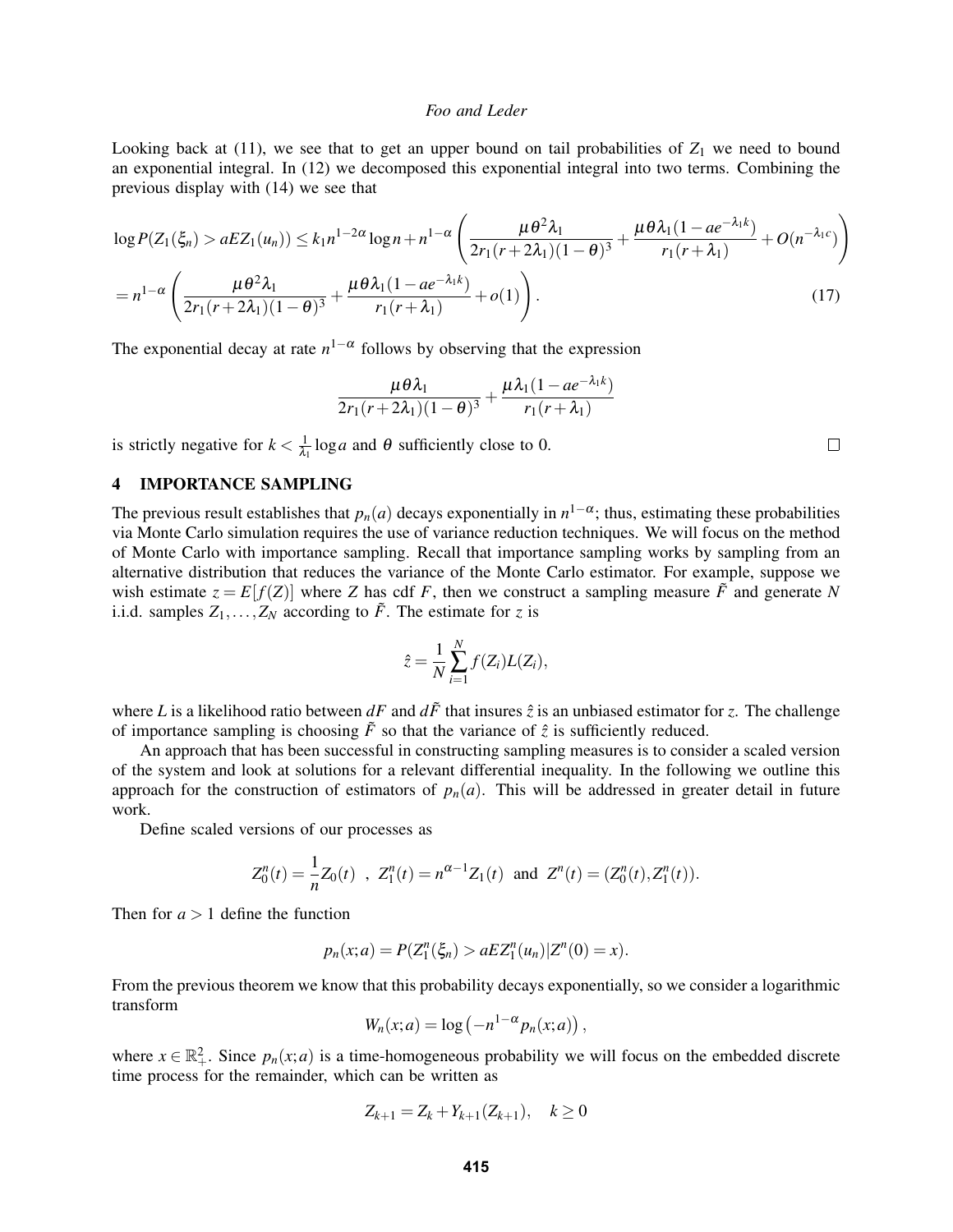where  $Y_k$  represents the result of the kth event, i.e. a birth, death, or mutation, and  $Z_k$  is the number of resistant and sensitive cells immediately after the kth event. If we define  $e_0 = (1,0)$  and  $e_1 = (0,1)$  the possible values of  $Y_k$  are  $v_1 = e_0$ ,  $v_2 = -e_0$ ,  $v_3 = e_1$ , and  $v_4 = -e_1$ .

We can renormalize the sensitive and resistant populations and arrive at a scaled version of the embedded process

$$
Z_{k+1}^n = Z_k^n + Y_{k+1}^n (Z_{k+1}^n), \quad k \ge 0.
$$

The possible values of  $Y_k^n$  are

$$
v_i(n) = \begin{cases} \frac{v_i}{n}, & 1 \le i \le 2\\ \frac{v_i}{n^{1-\alpha}}, & 3 \le i \le 4 \end{cases}
$$

Given the state of the scaled process is  $x = (x_0, x_1)$ , the rate at which jumps occur is given by

$$
R_n(x) = n^{1-\alpha}(x_1(r_1 + d_1) + x_0\mu) + nx_0(r_0 + d_0).
$$

and the jump probabilities are given by

$$
q_x(v_1) = \frac{n x_0 r_0}{R_n(x)}, \quad q_x(v_2) = \frac{n x_0 d_0}{R_n(x)}, \quad q_x(v_3) = \frac{n^{1-\alpha} (x_1 r_1 + x_0 \mu)}{R_n(x)}, \text{ and } q_x(v_4) = \frac{n^{1-\alpha} x_1 d_1}{R_n(x)},
$$

i.e. for  $j = 1, ..., 4$ ,  $P(Y_1^n(x) = v_j) = q_x(v_j)$ .

The following function is useful for the construction and analysis of importance sampling changes of measure

$$
\psi(y,x) = \log \sum_j q_x(v_j) e^{y \cdot v_j}.
$$

We will use the sampling measure defined by

$$
\tilde{q}_x(v) = q_x(v) \exp(-\partial_x g(x) \cdot v - \psi(-\partial_x g(x), x))
$$

for a smooth function *g* that satisfies  $g(x) \le 0$  for *x* such that  $x_1 \ge n^{\alpha}x_0$  and  $x_1 \ge aEZ_1^n(u_n)$ . Based on this sampling measure we form the estimator

$$
\hat{z}_n(a) = 1_{\{Z_1(N_n) > aEZ_1(u_n)\}} \prod_{j=1}^{N_n} \exp\left[\partial_x g(Z_{j-1}^n) \cdot Y_j^n + \psi(\partial_x (g(Z_{j-1}^n), Z_{j-1}^n))\right],\tag{18}
$$

where  $N_n$  is the discrete time analog of  $\xi_n$ .

We will now discuss how to choose *g* so that we can estimate the second moment of the associated importance sampling estimator. Define the function  $v(x) = \exp(-n^{1-\alpha}g(x))$ . Then a condition on *g* that enables control over the second moment of the importance sampling estimator (in terms of  $g(z_0)$ ) where  $z_0 = (1,0)$  is

$$
E\left[\frac{v(x+Y^{n}(x))}{v(x)}\exp\left(\partial_{x}g(x)\cdot Y+\psi(-\partial_{x}g(x),x)\right)\right]
$$
  
= 
$$
\sum_{j=1}^{4}q_{x}(v_{j})\exp\left[n^{1-\alpha}\left(g(x)-g(x+v_{j}(n))\right)+\partial_{x}g(x)\cdot v_{j}+\psi(-\partial_{x}g(x),x)\right] \leq 1.
$$
 (19)

This inequality basically implies a supermartingale property for the likelihood ratio and thus allows one to use the optional sampling theorem to control the variance of the estimator, see Blanchet and Glynn 2008; Blanchet, Glynn, and Leder 2012. Satisfying this inequality is in general difficult, so one looks at satisfying a limiting version of this inequality. This leads to a search for sub solutions to the so-called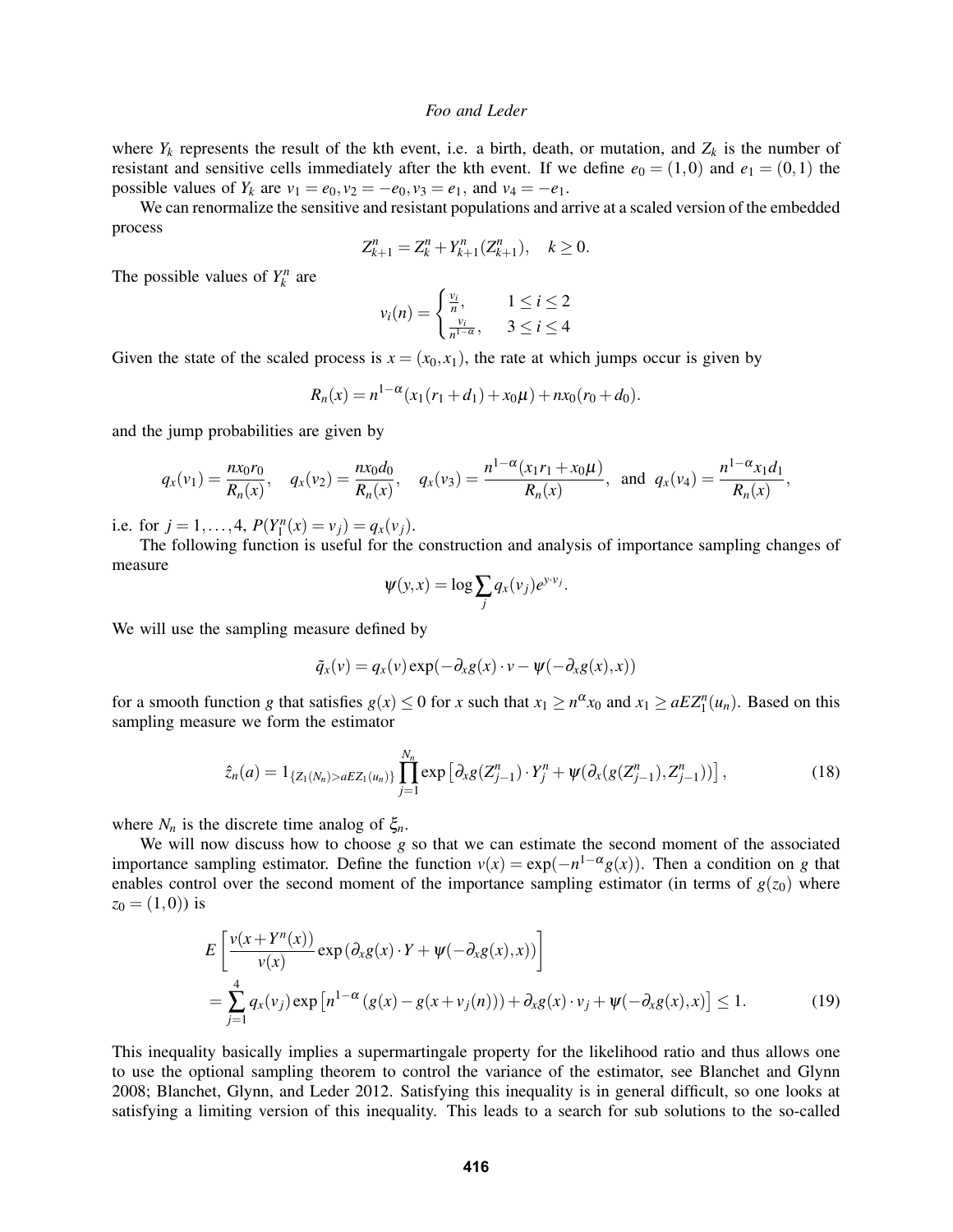'Isaac's Equation' (Dupuis and Wang 2009). The structure of the large *n* limit of (19) breaks down into two cases:

Case 1:  $x_0 > 0$ 

$$
E\left[\frac{v(x+Y^{n}(x))}{v(x)}\exp\left(\partial_{x}g(x)\cdot Y+\psi(-\partial_{x}g(x),x)\right)\right]
$$
  

$$
\approx \sum_{j=1}^{2} \exp\left[\partial_{x}g(x)\cdot v_{j}(1-n^{-\alpha})+\psi(-\partial_{x}g(x),x)\right]q_{x}(v_{j}).
$$

Case 2:  $x_0 = 0$ 

$$
E\left[\frac{v(x+Y^{n}(x))}{v(x)}\exp\left(\partial_{x}g(x)\cdot Y+\psi(-\partial_{x}g(x),x)\right)\right]
$$
  
= 
$$
\sum_{j=3}^{4}\exp\left[n^{1-\alpha}\left(g(x)-g(x+v_{j}(n))\right)+\partial_{x}g(x)\cdot v_{j}+\psi(-\partial_{x}g(x),x)\right]q_{x}(v_{j}).
$$

Looking at the limit as  $n \to \infty$ , if  $x_0 > 0$ , we need *g* to satisfy the following differential inequality

$$
\psi(-\partial_x g(x),x) + \psi(\partial_x g(x),x) \le 0,
$$
\n(20)

and if  $x_0 = 0$  we require

$$
\psi(-\partial_x g(x), x) \le 0,\tag{21}
$$

with the boundary condition  $\lim_{x_1 \to \infty} g(x) \leq 0$  for  $x_0 = 0$ . Based on the results of Dupuis and Wang 2007 we expect that if *g* satisfies the equations outlined above then

$$
\liminf_{n\to\infty}-n^{\alpha-1}\log E\hat{z}_n(a)\geq g(z_0).
$$

Therefore, our goal is to create a function  $g$  that satisfies (20) and (21) with the maximum possible value at the origin. Note that due to the convexity of  $\psi$  and the fact that  $\psi(0) = 0$ , (20) in fact imposes that one use no importance sampling in the region  $x_0 > 0$ .

Interestingly, the limiting differential equation has distinct behavior along the axis  $x_0 = 0$  versus the interior  $x_0 > 0$ . This is similar to what is seen in rare event simulation problems involving queueing systems (Dupuis, Sezer, and Wang. 2007). In queueing problems the separate behavior along the axis is due to discontinuous behavior in the pre-limit. In contrast in this problem the separate behavior along the axis arises because of separation of scales between  $Z_0$  and  $Z_1$  in the limit. In future work we plan to investigate solutions to the differential inequality from (20) and (21). Following work by Dupuis and Wang, we will look at state dependent mixtures between solutions to the two differential equations. Specifically, as  $x_0 \to 0$ we will sample more frequently according to a solution of (21) and for  $x_0$  far away from 0 we will sample from the original dynamics.

### **REFERENCES**

Athreya, K., and P. Ney. 2004. *Branching Processes*. New York: Dover.

- Blanchet, J., and P. Glynn. 2008. "Efficient rare-event simulation for the maximum of a heavy-tailed random walk.". *Ann. of Appl. Probab.* 18:1351–1378.
- Blanchet, J., P. Glynn, and K. Leder. 2012. "On Lyapunov Inequalities and Subsolutions for Efficient Importance Sampling". *ACM TOMACS* Forthcoming.
- Coldman, A., and J. Goldie. 1986. "A stochastic model for the origin and treatment of tumors containing drug-resistant cells". *Bull. Math. Biol.* 48 (3/4): 279–292.